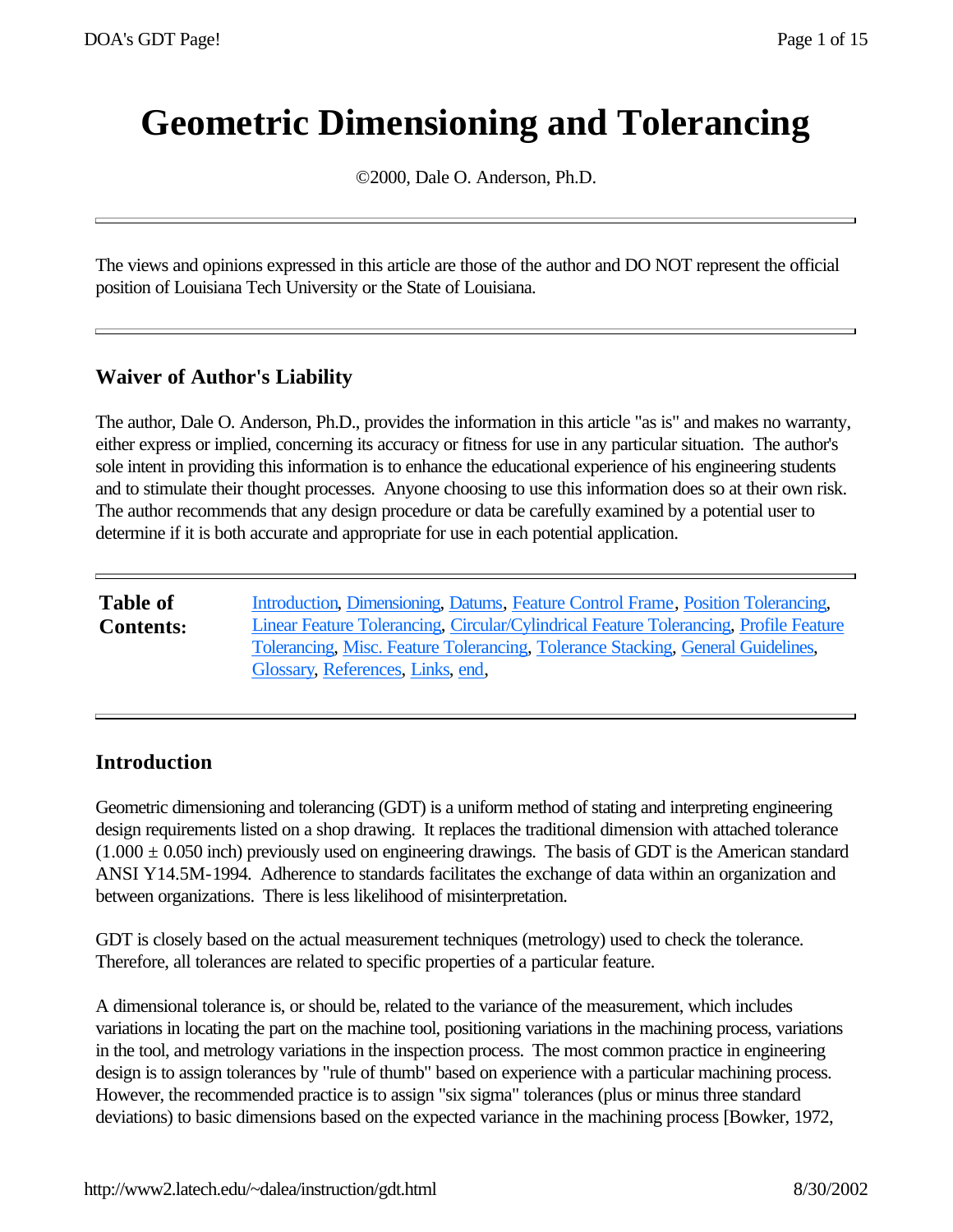pp. 86-87]. If statistical process control techniques are being used on the machining process, sufficient historical data should be available to produce a good estimate of the variance of the process. Six sigma tolerances lead to three failures (out of tolerance parts) in every thousand parts on average.

| Table 1. Confidence (Reliability) Levels for Dimensional Tolerances                                  |          |                               |                                                                  |  |
|------------------------------------------------------------------------------------------------------|----------|-------------------------------|------------------------------------------------------------------|--|
| Tolerance/<br><b>Standard</b><br><b>Deviation</b>                                                    |          | Symmetric Asymmetric Comments |                                                                  |  |
| $\vert 0 \vert$                                                                                      | 0%       | 0%                            |                                                                  |  |
| 0.675                                                                                                | 50%      | 25%                           |                                                                  |  |
| 1.65                                                                                                 | 90%      | 45%                           |                                                                  |  |
| 1.96                                                                                                 | 95%      | 47.5%                         | Usual experimental confidence level -- 5 failures per<br>hundred |  |
| 2.58                                                                                                 | 99%      | 49.5%                         |                                                                  |  |
| 3.00                                                                                                 | 99.73%   | 49.87%                        | "six sigma" tolerances -- 3 failures per thousand                |  |
| 3.29                                                                                                 | 99.9%    | 49.95%                        | one failure per thousand                                         |  |
| 3.89                                                                                                 | 99.99%   | 49.995%                       |                                                                  |  |
| 4.42                                                                                                 | 99.999%  | 49.9995%                      |                                                                  |  |
| 4.89                                                                                                 | 99.9999% | 49.99995%                     | one failure per million                                          |  |
| NOTE: the total confidence of an asymmetric tolerance is the sum of the upper and lower confidences. |          |                               |                                                                  |  |

#### ...go back to the table of contents...

# **Dimensioning**

The basic mechanics of adding dimensions to a drawing have not changed with the advent of GDT. What has changed is the way the dimension value is specified. In GDT, a dimension value is enclosed in a box WITHOUT the tolerances attached. Tolerances are added in feature control frames.

| <b>Table 2. GDT Dimensioning Symbology</b> |                                                                                                                                                     |  |
|--------------------------------------------|-----------------------------------------------------------------------------------------------------------------------------------------------------|--|
| <b>Symbol</b>                              | <b>Description</b>                                                                                                                                  |  |
| 1.250                                      | This is a basic (exact) linear dimension. Notice the box around the value. Tolerances are<br>added to a basic dimension by a feature control frame. |  |
| Ø0.375                                     | This is a basic (exact) diameter. The symbol $\emptyset$ denotes diameter. Tolerances are added to a<br>basic diameter by a feature control frame.  |  |
| R 0.375                                    | This is a basic (exact) radius. The symbol R denotes radius. Tolerances are added to a basic<br>radius by a feature control frame.                  |  |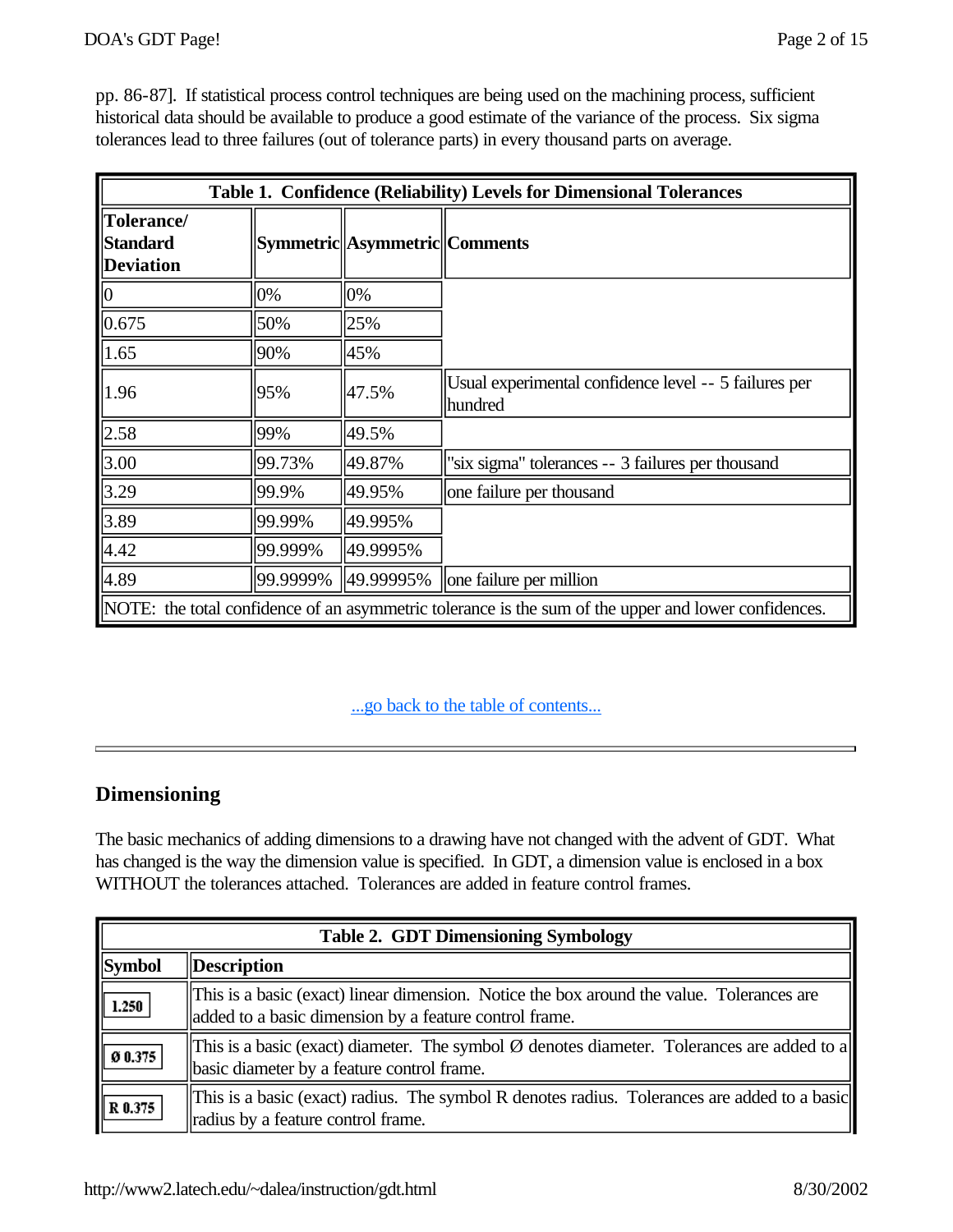| 1.250<br>$\pm 0.005$         | This is an OLD STYLE (nonGDT) linear dimension with symmetric bilateral tolerances<br>applied. The first number is the basic dimension and the second number is the tolerance<br>applied to the basic dimension. The tolerance specification allows the dimension to vary from<br>1.245 to 1.255.                                                        |
|------------------------------|----------------------------------------------------------------------------------------------------------------------------------------------------------------------------------------------------------------------------------------------------------------------------------------------------------------------------------------------------------|
| 1.250<br>$+0.008 -$<br>0.002 | This is an OLD STYLE (nonGDT) linear dimension with asymmetric bilateral tolerances<br>applied. The first number is the basic dimension, the second number is the positive tolerance<br>applied to the basic dimension, and the third number is the negative tolerance. The tolerance<br>specification allows the dimension to vary from 1.248 to 1.258. |
| 1.250<br>$+0.010 -$<br>0.000 | This is an OLD STYLE (nonGDT) linear dimension with a unilateral tolerance applied. The<br>first number is the basic dimension, the second number is the positive tolerance applied to the<br>basic dimension, and the third number is the negative tolerance. The tolerance specification<br>allows the dimension to vary from 1.250 to 1.260.          |

#### **Datums**

A datum is a reference surface, plane, line or point used to facilitate the definition of features on a part. A datum is normally a locating surface to be used for measurement. For flat features, the locating surface should be a flat, machined surface on one of the outside boundaries of the part. For round features, the locating surface should be an exterior cylindrical surface.

Normally for a part with flat surfaces, three mutually perpendicular reference planes are defined for the part (see figure 1). The intersections of those reference planes form the traditional three-axis coordinate system - - a rectangular (Cartesian) coordinate system. The primary datum plane or locating surface is defined by three reference points (because three points define a plane). The secondary datum plane or locating surface is defined by two additional points (because only two points are necessary to define a plane perpendicular to the primary locating plane). The tertiary datum plane or locating surface is defined by a single additional point (because only one point is required to define a plane perpendicular to both the primary and secondary planes).



Figure 1. A Cartesian Coordinate System Defined by Reference Planes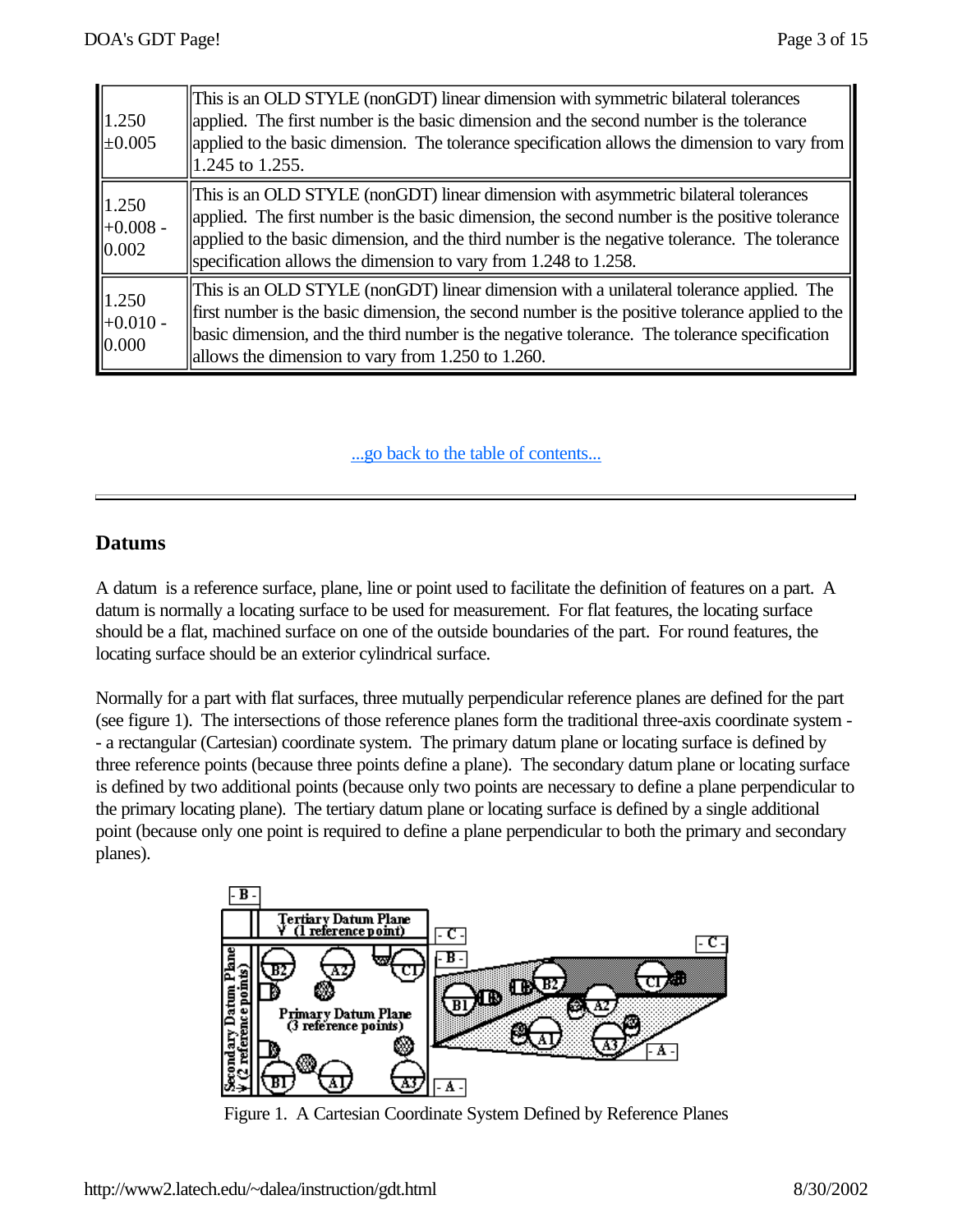|                                            | <b>Table 3. GDT Datum Symbology</b>                                                                                                                                                              |  |  |
|--------------------------------------------|--------------------------------------------------------------------------------------------------------------------------------------------------------------------------------------------------|--|--|
|                                            | <b>Symbol</b> Description                                                                                                                                                                        |  |  |
| $\mathbf{I}$ - $\mathbf{A}$ - $\mathbf{I}$ | $\parallel$ A datum identification symbol -- a reference surface, line, point or feature labeled A. The<br>referenced feature must actually exist on the part and be accessible for measurement. |  |  |
| $A-B$                                      | A datum line or axis defined between points A and B.                                                                                                                                             |  |  |
| ₹Ф                                         | $\parallel$ A datum target symbol for point #1 on datum A.                                                                                                                                       |  |  |

# **Feature Control Frame - Tolerances**

A feature control frame (see figure 2 below) is a standard way to specify tolerances for specific features on a part.



Figure 2. A Generic Feature Control Frame

The symbols listed in the following table MUST be attached to a feature symbol to become tolerances.

|                   | <b>Table 4. GDT Feature Control Frame Symbology</b>                                                                                                                                                                                                                                                                                                                                                    |  |  |
|-------------------|--------------------------------------------------------------------------------------------------------------------------------------------------------------------------------------------------------------------------------------------------------------------------------------------------------------------------------------------------------------------------------------------------------|--|--|
|                   | Symbol Description                                                                                                                                                                                                                                                                                                                                                                                     |  |  |
| 0.010             | This is a symmetric feature tolerance that denotes the size of the tolerance zone about the basic<br>dimension $(\pm 0.010)$ . The tolerance zone for a single datum is a line segment. The tolerance zone<br>for two perpendicular datums is a circle. The tolerance zone for three perpendicular datums is a<br>sphere. The units must be specified on the drawing.                                  |  |  |
| H.008<br>$-0.002$ | This is an asymmetric feature tolerance that denotes the size of the tolerance zone about the basic<br>dimension $(+0.008, -0.002)$ . The tolerance zone for a single datum is a line segment. The<br>tolerance zone for two perpendicular datums is a rectangular box. The tolerance zone for three<br>perpendicular datums is a right rectangular prism. The units must be specified on the drawing. |  |  |
| 0 0.010           | This is a symmetric diameter tolerance $(\pm 0.010)$ . The units must be specified on the drawing.                                                                                                                                                                                                                                                                                                     |  |  |
| R 0.010           | This is a symmetric radius tolerance $(\pm 0.010)$ . The units must be specified on the drawing.                                                                                                                                                                                                                                                                                                       |  |  |
| (M)               | A tolerance modifier that denotes "most material condition." This modifier indicates a feature that<br>contains the maximum amount of material (i.e. minimum hole diameter $\&$ maximum shaft<br>diameter).                                                                                                                                                                                            |  |  |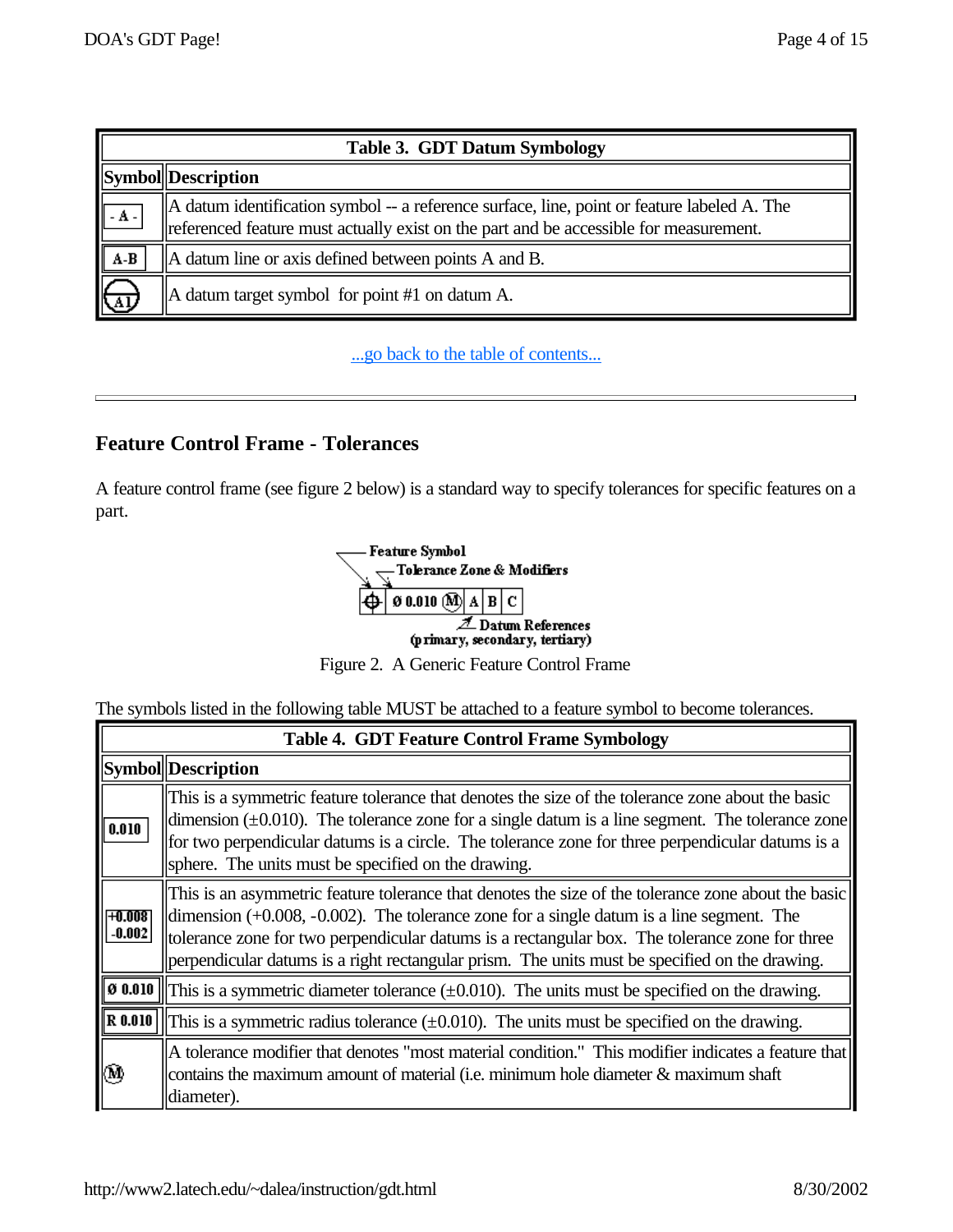| $\circled{0}$             | A tolerance modifier that denotes "least material condition." This modifier indicates a feature that<br>contains the minimum amount of material (i.e. maximum hole diameter $\&$ minimum shaft<br>$\vert$ diameter).                    |
|---------------------------|-----------------------------------------------------------------------------------------------------------------------------------------------------------------------------------------------------------------------------------------|
| $\circledS$               | A tolerance modifier that denotes "regardless of feature size." The tolerance is applied to the<br>feature dimension only and does not include any size information. This is the preferred modifier<br>for statistical process control. |
| $\overline{\mathfrak{B}}$ | A tolerance modifier that denotes "projected tolerance."                                                                                                                                                                                |

# **Position Tolerancing**

| <b>Table 5. Position Tolerance Symbology</b>                                                                                                                                                                                                                                                                                                                                                                                                                                                                                           |                           |                            |                 |                  |
|----------------------------------------------------------------------------------------------------------------------------------------------------------------------------------------------------------------------------------------------------------------------------------------------------------------------------------------------------------------------------------------------------------------------------------------------------------------------------------------------------------------------------------------|---------------------------|----------------------------|-----------------|------------------|
|                                                                                                                                                                                                                                                                                                                                                                                                                                                                                                                                        | <b>Symbol</b> Description |                            |                 | <b>Metrology</b> |
| This is a position target to which a linear measurement tolerance zone is<br>applied. For one datum, the tolerance zone is a line segment. For two<br>This measurement may<br>perpendicular datum lines or surfaces, the tolerance zone is a circle<br>be made by hand or on<br>a linear coordinate<br>(symmetric tolerance) or an ellipse (asymmetric tolerance). For three<br>perpendicular datum surfaces, the tolerance zone is a sphere (symmetric measurement system.<br>tolerance) or an oblate spheroid (asymmetric tolerance) |                           |                            |                 |                  |
| Table 6. Typical "Best" (Minimum) Tolerances for Various Positioning Operations (Rao, 1992,<br>p. 191)                                                                                                                                                                                                                                                                                                                                                                                                                                 |                           |                            |                 |                  |
| <b>Tolerance</b>                                                                                                                                                                                                                                                                                                                                                                                                                                                                                                                       |                           |                            | <b>Relative</b> |                  |
| <b>Machining Operation</b>                                                                                                                                                                                                                                                                                                                                                                                                                                                                                                             |                           | inches                     | mm              | Cost             |
| Flame Cutting (by hand)                                                                                                                                                                                                                                                                                                                                                                                                                                                                                                                |                           | $\pm 1/8$ ( $\pm 0.125$ )  | $\pm 3.20$      | 0.25             |
| Drilling (by hand on a drill press)                                                                                                                                                                                                                                                                                                                                                                                                                                                                                                    |                           | $\pm 1/16$ ( $\pm 0.063$ ) | $\pm 1.60$      | 0.50             |
| Standard Milling & Turning                                                                                                                                                                                                                                                                                                                                                                                                                                                                                                             |                           | $\pm 0.005$                | $\pm 0.13$      | 1.00             |
| Fine Milling & Turning                                                                                                                                                                                                                                                                                                                                                                                                                                                                                                                 |                           | ±0.001                     | $\pm 0.03$      | 2.00             |
| Precision Milling & Turning                                                                                                                                                                                                                                                                                                                                                                                                                                                                                                            |                           | ±0.0005                    | ±0.013          | 3.5              |
| Spot/Fusion Welding (by hand)                                                                                                                                                                                                                                                                                                                                                                                                                                                                                                          |                           | $\pm 0.010$                | ±0.25           | 0.25             |

...go back to the table of contents...

# **Linear Feature Tolerancing**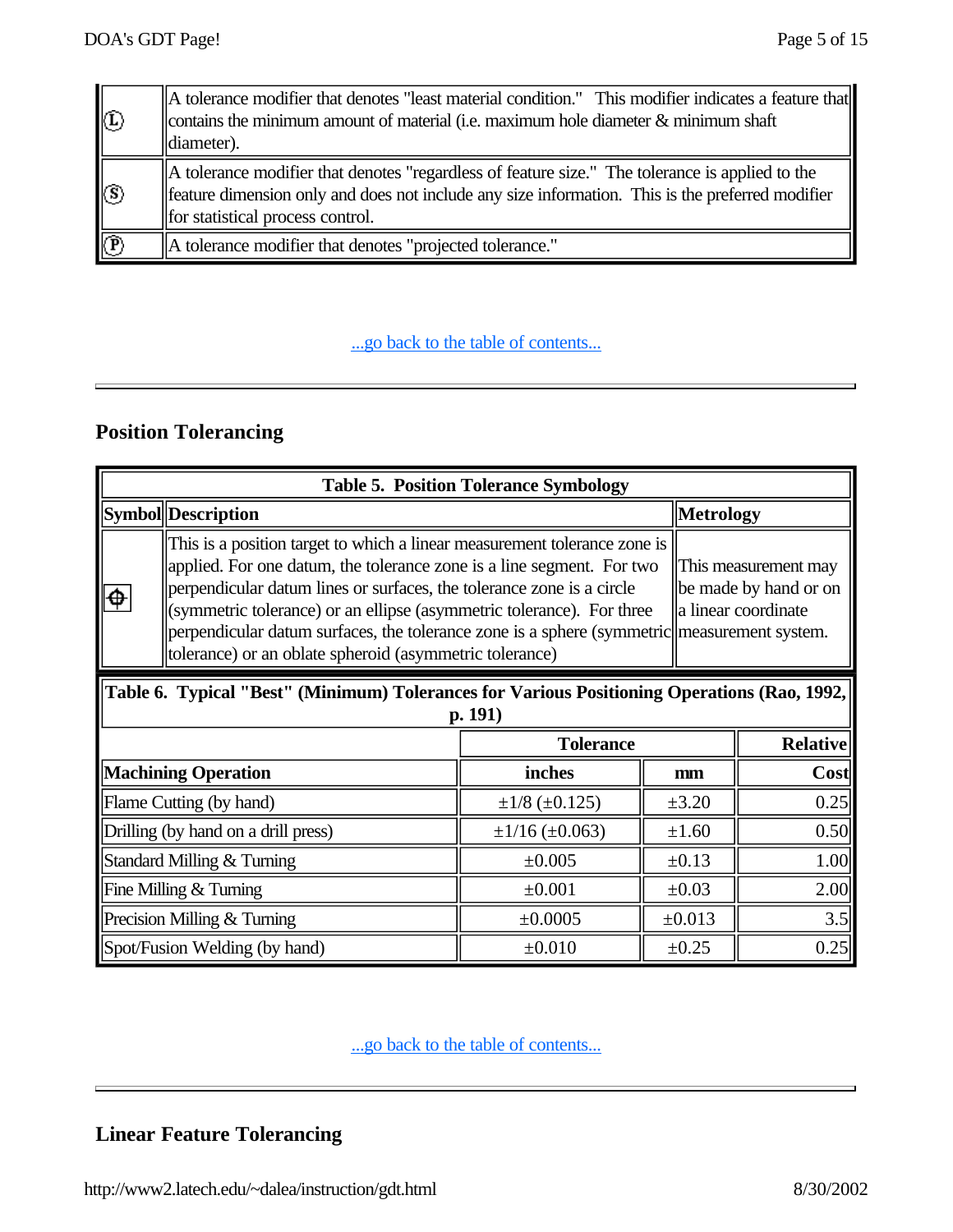Linear features are the easiest to machine and to measure.

| <b>Table 7. Linear Feature Tolerance Symbology</b>                                                                             |                                                                                                                                                                                                                                                                                                                                                                                                                                                                                                                                                                                                                                                                                                                                             |  |                                                                                                                                                                                                                              |            |                 |
|--------------------------------------------------------------------------------------------------------------------------------|---------------------------------------------------------------------------------------------------------------------------------------------------------------------------------------------------------------------------------------------------------------------------------------------------------------------------------------------------------------------------------------------------------------------------------------------------------------------------------------------------------------------------------------------------------------------------------------------------------------------------------------------------------------------------------------------------------------------------------------------|--|------------------------------------------------------------------------------------------------------------------------------------------------------------------------------------------------------------------------------|------------|-----------------|
| <b>Symbol</b>                                                                                                                  | <b>Description</b>                                                                                                                                                                                                                                                                                                                                                                                                                                                                                                                                                                                                                                                                                                                          |  | <b>Metrology</b>                                                                                                                                                                                                             |            |                 |
|                                                                                                                                | A linearity or straightness tolerance. The tolerance<br>zone is a rectangular area centered along the<br>specified line and bounded by two parallel lines.                                                                                                                                                                                                                                                                                                                                                                                                                                                                                                                                                                                  |  | This is a 1-D measurement in which a<br>dial indicator may be moved along the<br>line in question. The tolerance refers to<br>the total indicator movement.                                                                  |            |                 |
|                                                                                                                                | A surface flatness tolerance. The tolerance zone is a<br>rectangular prismatic volume aligned along the<br>specified surface and bounded by two planes.                                                                                                                                                                                                                                                                                                                                                                                                                                                                                                                                                                                     |  | This is a 2-D measurement that may be<br>checked by locating the part on the<br>surface in question and then moving a<br>dial indicator over the entire surface.<br>The tolerance refers to the total indicator<br>movement. |            |                 |
|                                                                                                                                | This tolerance can be measured by<br>A parallelism tolerance with respect to a datum line<br>locating the part on datum surface and<br>or surface. The tolerance zone is a rectangular area<br>then moving a dial indicator along the<br>or volume aligned along the line or surface feature<br>line or across the surface. The tolerance<br>and bounded by two parallel lines or planes.<br>refers to the total indicator movement.                                                                                                                                                                                                                                                                                                        |  |                                                                                                                                                                                                                              |            |                 |
|                                                                                                                                | This tolerance can be measured by<br>A perpendicularity tolerance with respect to a datum<br>locating the part on the datum line or<br>line or surface. The tolerance zone is a rectangular<br>surface and then moving a dial indicator<br>area or volume aligned along the perpendicular line<br>along the line or across the surface. The<br>or surface and bounded by two parallel lines or<br>tolerance refers to the total indicator<br>planes.<br>movement.                                                                                                                                                                                                                                                                           |  |                                                                                                                                                                                                                              |            |                 |
| expensive!                                                                                                                     | An angularity tolerance with respect to a datum line<br>This tolerance can be measured by<br>or surface. The tolerance zone is a rectangular area<br>locating the part on the datum surface<br>and then moving a dial indicator along<br>or volume aligned along the angled line or surface<br>and bounded by two parallel lines or planes. Note<br>the angled line or across the angled<br>that this approach is substantially different from the<br>surface. NOTE a sine table is useful for<br>old method of tolerancing angularity since it uses an<br>making this measurement by hand.<br>indicator reading perpendicular to the angled line or<br>THIS IS A DIFFICULT<br>surface and NOT an angular tolerance.<br>TOLERANCE TO CHECK. |  |                                                                                                                                                                                                                              |            |                 |
| Table 8. Typical "Best" (Minimum) Tolerances for Various Linear/Surface Manufacturing<br><b>Operations (Rao, 1992, p. 191)</b> |                                                                                                                                                                                                                                                                                                                                                                                                                                                                                                                                                                                                                                                                                                                                             |  |                                                                                                                                                                                                                              |            |                 |
|                                                                                                                                |                                                                                                                                                                                                                                                                                                                                                                                                                                                                                                                                                                                                                                                                                                                                             |  | <b>Tolerance</b>                                                                                                                                                                                                             |            | <b>Relative</b> |
| <b>Machining Operation</b>                                                                                                     |                                                                                                                                                                                                                                                                                                                                                                                                                                                                                                                                                                                                                                                                                                                                             |  | inches                                                                                                                                                                                                                       | mm         | Cost            |
| <b>Flame Cutting</b>                                                                                                           |                                                                                                                                                                                                                                                                                                                                                                                                                                                                                                                                                                                                                                                                                                                                             |  | $\pm 1/8$ ( $\pm 0.125$ )                                                                                                                                                                                                    | $\pm 3.20$ | 0.25            |
| Sawing                                                                                                                         |                                                                                                                                                                                                                                                                                                                                                                                                                                                                                                                                                                                                                                                                                                                                             |  | ±0.050                                                                                                                                                                                                                       | $\pm 1.30$ | 0.35            |
| <b>Rough Machining</b>                                                                                                         |                                                                                                                                                                                                                                                                                                                                                                                                                                                                                                                                                                                                                                                                                                                                             |  | $\pm 1/32$ ( $\pm 0.030$ )                                                                                                                                                                                                   | $\pm 0.80$ | 0.50            |
| Standard Milling & Turning                                                                                                     |                                                                                                                                                                                                                                                                                                                                                                                                                                                                                                                                                                                                                                                                                                                                             |  | $\pm 0.005$                                                                                                                                                                                                                  | $\pm 0.13$ | 1.00            |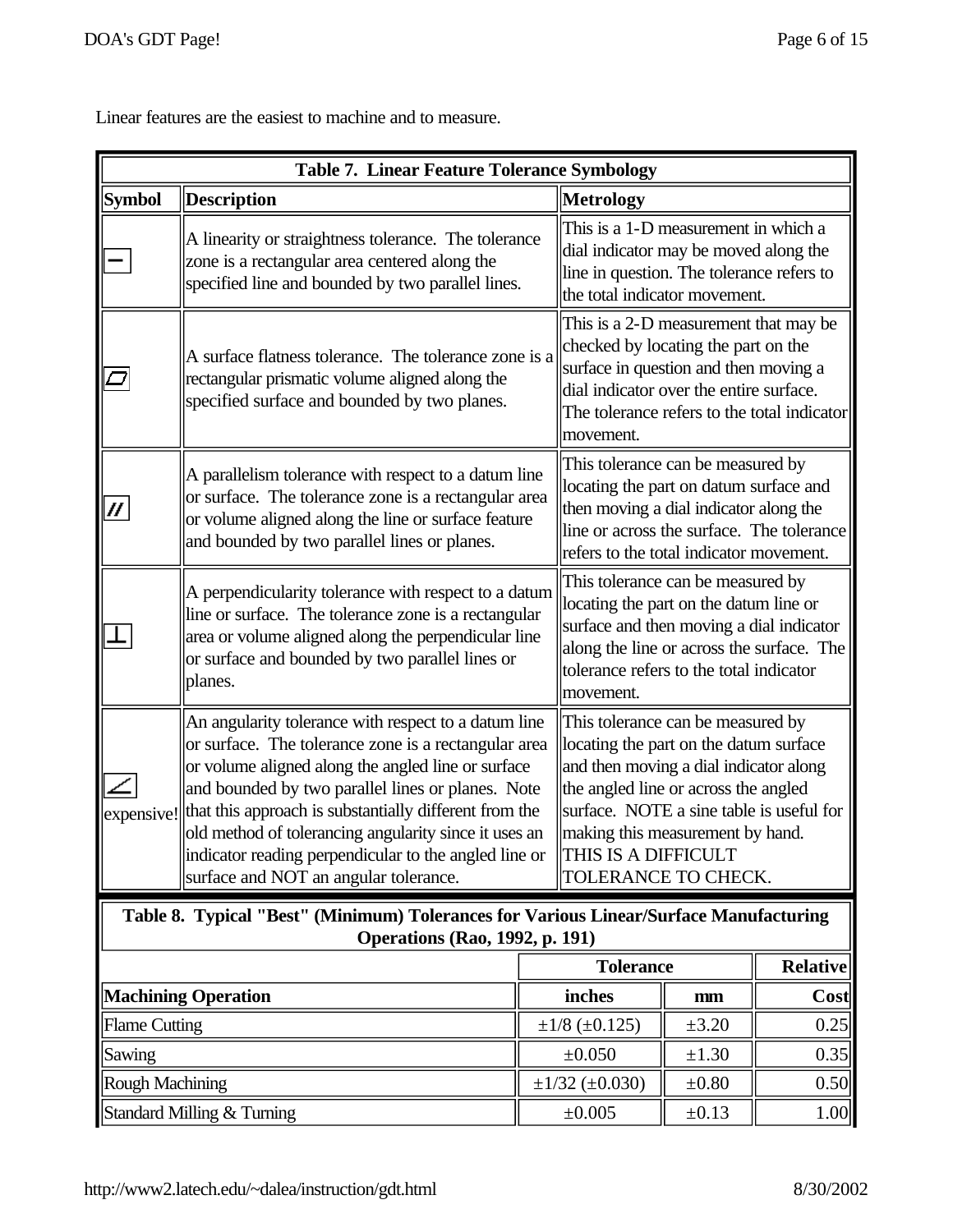| Fine Milling & Turning, Rough Grinding             | $\pm 0.001$ | $\pm 0.03$   | 2.00  |
|----------------------------------------------------|-------------|--------------|-------|
| Precision Milling & Turning, Ordinary Grinding     | ±0.0005     | ±0.013       | 3.50  |
| Fine Grinding, Shaving, Honing                     | ±0.0002     | ±0.005       | 5.50  |
| Very Fine Grinding, Fine Shaving, Honing & Lapping | ±0.0001     | $\pm 0.0025$ | 10.00 |
| Honing, Lapping & Polishing                        | ±0.00005    | ±0.0013      | 15.00 |

# **Circular/Cylindrical Feature Tolerancing**

|                         |                                                                                                                                                                                                                                                                                                                 | Table 9. Circular/Cylindrical Feature Tolerance Symbology                                                                                                                                                                                                                                                                                                                                                                                                                                                                                              |
|-------------------------|-----------------------------------------------------------------------------------------------------------------------------------------------------------------------------------------------------------------------------------------------------------------------------------------------------------------|--------------------------------------------------------------------------------------------------------------------------------------------------------------------------------------------------------------------------------------------------------------------------------------------------------------------------------------------------------------------------------------------------------------------------------------------------------------------------------------------------------------------------------------------------------|
| <b>Symbol</b>           | <b>Description</b>                                                                                                                                                                                                                                                                                              | <b>Metrology</b>                                                                                                                                                                                                                                                                                                                                                                                                                                                                                                                                       |
| ЮI<br>expensive!        | A roundness (circularity) tolerance.<br>The tolerance zone is an annular area<br>concentric with the specified circle<br>and bounded by two concentric<br>circles.                                                                                                                                              | The roundness of a circle must be checked without<br>reference to the central axis of the circle. This may be<br>done manually by supporting the called out surface in a<br>vee-block (NOT a 45° vee), positioning a dial indicator<br>perpendicular to the central axis of the circle, and then<br>rotating the part 360 degrees. This measurement is<br>probably best done using an electronic profilometer.<br>The tolerance refers to the total indicator movement<br>during the measurement. THIS IS A DIFFICULT<br>TOLERANCE TO CHECK.           |
| expensive!              | A cylindricity tolerance. The<br>tolerance zone is an annular volume<br>concentric with the called out<br>cylindrical surface and bounded by<br>two concentric cylindrical surfaces.                                                                                                                            | The cylindricity must be checked without reference to<br>the central axis of the cylinder. This may be done<br>manually by supporting the called out surface in a vee-<br>block (NOT a 45° vee), positioning a dial indicator<br>perpendicular to the central axis of the circle, and then<br>running the indicator over the entire surface. This<br>measurement is probably best done using an electronic<br>profilometer. The tolerance refers to the total indicator<br>movement during the measurement. THIS IS A<br>DIFFICULT TOLERANCE TO CHECK. |
| ⊚<br>very<br>expensive! | A concentricity tolerance. This<br>tolerance refers to comparing the<br>location of the central axes (center<br>lines) of two circles without regard to<br>the roundness of the circles. The<br>perpendicular distance between the<br>two axes must be less than the<br>specified tolerance. By definition, the | The central axis of each circle must be calculated. This<br>measurement is probably best done using an electronic<br>profilometer. The tolerance refers to the total indicator<br>movement during the measurement. THIS IS A VERY<br>DIFFICULT TOLERANCE TO CHECK.                                                                                                                                                                                                                                                                                     |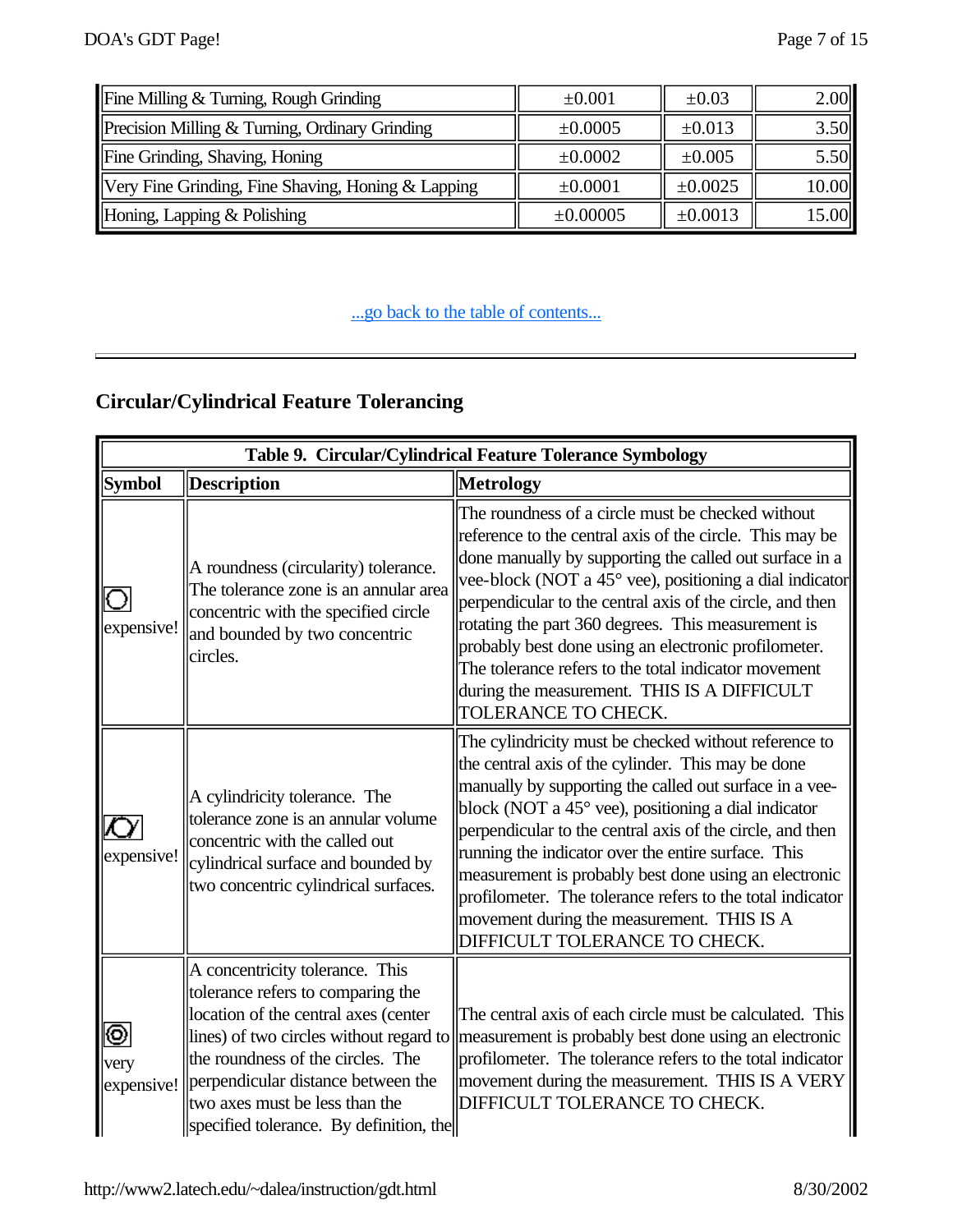|                    | central axis lines must be parallel.                                                                                                                                          |                                                                                                                                                                                                                                                                                                                                                                                                           |
|--------------------|-------------------------------------------------------------------------------------------------------------------------------------------------------------------------------|-----------------------------------------------------------------------------------------------------------------------------------------------------------------------------------------------------------------------------------------------------------------------------------------------------------------------------------------------------------------------------------------------------------|
| expensive!         | A circular runout tolerance. The<br>tolerance zone is an annular surface<br>of revolution about the center axis of<br>the circle and perpendicular to the<br>feature surface. | This tolerance is checked by locating the part on a<br>rotating fixture, positioning a dial indicator<br>perpendicular to the called out feature surface on the<br>specified circle, and then rotating the part 360 degrees.<br>The tolerance refers to the total indicator movement<br>during the measurement. THIS IS A DIFFICULT<br><b>TOLERANCE TO CHECK.</b>                                         |
| very<br>expensive! | A total runout tolerance. The<br>tolerance zone is an annular<br>the center axis of the circle and<br>concentric with the feature surface.                                    | This tolerance is checked by locating the part on a<br>rotating fixture, positioning a dial indicator<br>perpendicular to the called out feature surface, and then<br>cylindrical volume of revolution about running the indicator over the entire called out surface.<br>The tolerance refers to the total indicator movement<br>during the measurement. THIS IS A VERY<br>DIFFICULT TOLERANCE TO CHECK. |

**Table 10. Typical "Best" (Minimum) Tolerances for Various Circular Manufacturing Operations (Rao, 1992, p. 191)**

|                               | <b>Tolerance</b>     | <b>Relative</b>        |      |
|-------------------------------|----------------------|------------------------|------|
| <b>Machining Operation</b>    | inches               | mm                     | Cost |
| Drilling a Hole (drill press) | $+0.002$<br>$-0.000$ | $\pm 0.05$             | 0.50 |
| Milling a Hole                | $\pm 0.001$          | $\pm 0.03$             | 1.00 |
| <b>Blanking</b>               | $\pm 0.001$          | $\pm 0.03$             | 0.20 |
| Standard Turning (Lathe)      | ±0.005               | $\pm 0.13$             | 1.00 |
| Fine Turning (Lathe)          | $\pm 0.001$          | $\pm 0.03$             | 2.00 |
| Hot Extrusion                 | ±0.005               | $\pm 0.13$             | 0.20 |
| Cold Drawing                  | $\pm 0.002$          | $\pm 0.05$             | 0.40 |
| Forging                       | $\pm 0.030$ /inch    | $\pm 0.03/mm$          | 0.50 |
| <b>Sand Casting</b>           | $\pm 0.003$ /inch    | $\pm 0.003$ /mm        | 0.50 |
| Die Casting                   | $\pm 0.002$ /inch    | $\pm 0.002 \text{/mm}$ | 0.70 |

...go back to the table of contents...

# **Profile Feature Tolerancing**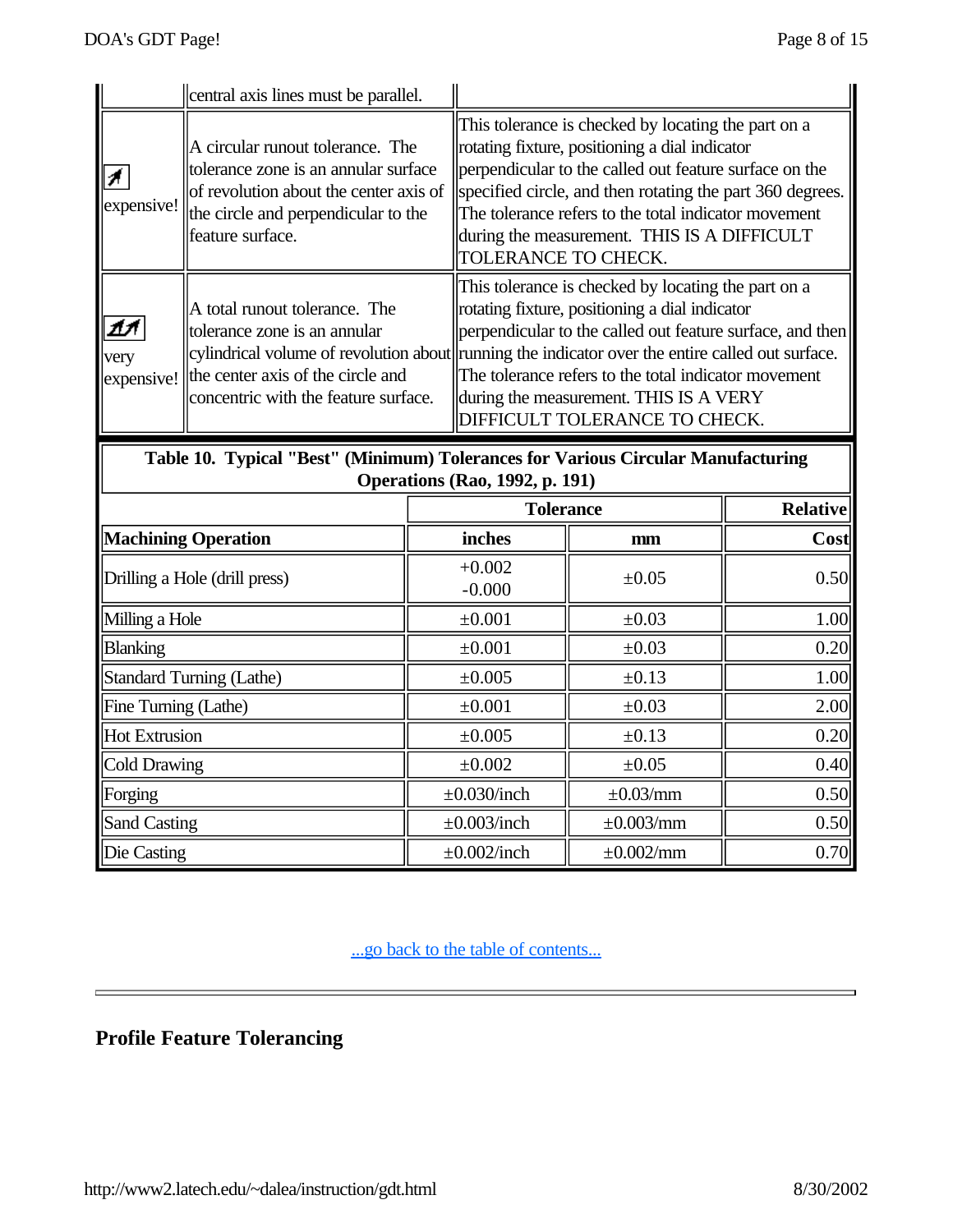| <b>Table 11. Profile Feature Tolerance Symbology</b> |                                                                                                                                                                                          |                     |                                                                                                                                                                                                                                                                                                                                                                                                  |      |  |  |  |  |
|------------------------------------------------------|------------------------------------------------------------------------------------------------------------------------------------------------------------------------------------------|---------------------|--------------------------------------------------------------------------------------------------------------------------------------------------------------------------------------------------------------------------------------------------------------------------------------------------------------------------------------------------------------------------------------------------|------|--|--|--|--|
| <b>Symbol</b>                                        | <b>Description</b>                                                                                                                                                                       | <b>Metrology</b>    |                                                                                                                                                                                                                                                                                                                                                                                                  |      |  |  |  |  |
| expensive!                                           | A curve profile tolerance. The<br>tolerance zone is an area<br>centered about the specified<br>curve and bounded by parallel<br>curves of the same shape as the<br>basic profile.        |                     | This tolerance can be measured by locating the part on a<br>datum surface and then moving a dial indicator along the<br>profile line -- a 1-D movement. The dial indicator must<br>move along a reference curve. The tolerance refers to the<br>total indicator movement. This measurement is probably<br>best done using an electronic profilometer. THIS IS A<br>DIFFICULT TOLERANCE TO CHECK. |      |  |  |  |  |
| very<br>expensive!                                   | A surface profile tolerance.<br>The tolerance zone is a volume<br>centered along the specified<br>surface and bounded by parallel<br>surfaces of the same shape as<br>the basic profile. |                     | This tolerance can be measured by locating the part on a<br>datum surface and then moving a dial indicator across the<br>profile surface. The dial indicator must move along a<br>reference surface. The tolerance refers to the total indicator<br>movement. This measurement is probably best done using<br>an electronic profilometer. THIS IS A VERY DIFFICULT<br>TOLERANCE TO CHECK.        |      |  |  |  |  |
|                                                      | Table 12. Typical "Best" (Minimum) Tolerances for Various Profile Manufacturing Operations                                                                                               | (Rao, 1992, p. 191) |                                                                                                                                                                                                                                                                                                                                                                                                  |      |  |  |  |  |
|                                                      |                                                                                                                                                                                          |                     | <b>Tolerance</b>                                                                                                                                                                                                                                                                                                                                                                                 |      |  |  |  |  |
| <b>Machining Operation</b>                           |                                                                                                                                                                                          | inches              | mm                                                                                                                                                                                                                                                                                                                                                                                               | Cost |  |  |  |  |
| <b>Standard Milling</b>                              |                                                                                                                                                                                          | $\pm 0.005$         | $\pm 0.13$                                                                                                                                                                                                                                                                                                                                                                                       | 1.00 |  |  |  |  |
| <b>Fine Milling</b>                                  |                                                                                                                                                                                          | $\pm 0.001$         | $\pm 0.03$                                                                                                                                                                                                                                                                                                                                                                                       | 2.00 |  |  |  |  |
| <b>Hot Extrusion</b>                                 |                                                                                                                                                                                          | $\pm 0.005$         | $\pm 0.13$                                                                                                                                                                                                                                                                                                                                                                                       | 0.20 |  |  |  |  |
| <b>Cold Drawing</b>                                  |                                                                                                                                                                                          | $\pm 0.002$         | $\pm 0.05$                                                                                                                                                                                                                                                                                                                                                                                       | 0.40 |  |  |  |  |
| Forging                                              |                                                                                                                                                                                          | $\pm 0.030$ /inch   | $\pm 0.03/mm$                                                                                                                                                                                                                                                                                                                                                                                    | 0.50 |  |  |  |  |
| <b>Sand Casting</b>                                  |                                                                                                                                                                                          | $\pm 0.003$ /inch   | $\pm 0.003/mm$                                                                                                                                                                                                                                                                                                                                                                                   | 0.50 |  |  |  |  |
| Die Casting                                          |                                                                                                                                                                                          | $\pm 0.002$ /inch   | $\pm 0.002$ /mm                                                                                                                                                                                                                                                                                                                                                                                  | 0.70 |  |  |  |  |

# **Misc. Feature Tolerancing**

Н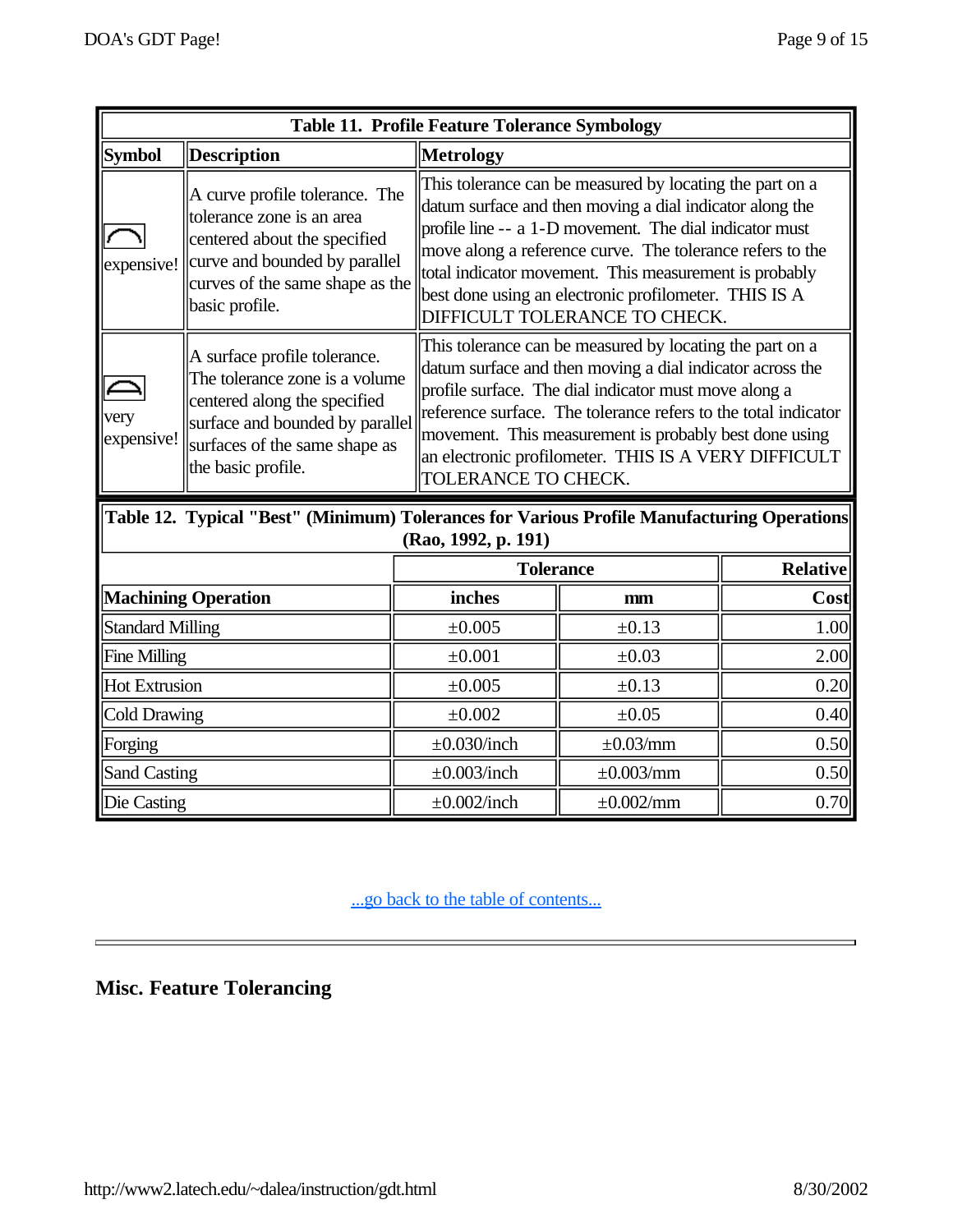| Table 13. Misc. Feature Tolerance Symbology                                                             |                                                                                  |                                                                                                                                                                                                                                                                           |                        |                 |  |  |  |  |
|---------------------------------------------------------------------------------------------------------|----------------------------------------------------------------------------------|---------------------------------------------------------------------------------------------------------------------------------------------------------------------------------------------------------------------------------------------------------------------------|------------------------|-----------------|--|--|--|--|
|                                                                                                         | Symbol Description                                                               | <b>Metrology</b>                                                                                                                                                                                                                                                          |                        |                 |  |  |  |  |
|                                                                                                         | A depth tolerance. The<br>tolerance zone is a disk at<br>the bottom of the hole. | This tolerance can be measured by locating on the surface where the<br>hole starts, dropping the probe of a dial indicator down into the hole,<br>and then moving the probe over the bottom surface of the hole. The<br>tolerance refers to the total indicator movement. |                        |                 |  |  |  |  |
| Table 14. Typical "Best" (Minimum) Tolerances for Misc. Manufacturing Operations (Rao,<br>1992, p. 191) |                                                                                  |                                                                                                                                                                                                                                                                           |                        |                 |  |  |  |  |
|                                                                                                         |                                                                                  | <b>Tolerance</b>                                                                                                                                                                                                                                                          |                        | <b>Relative</b> |  |  |  |  |
| <b>Machining Operation</b>                                                                              |                                                                                  | inches                                                                                                                                                                                                                                                                    | mm                     | Cost            |  |  |  |  |
| Drilling                                                                                                |                                                                                  | $+0.002$<br>$-0.000$                                                                                                                                                                                                                                                      | $\pm 0.05$             | 0.50            |  |  |  |  |
| Milling or Boring (Lathe) a Hole                                                                        |                                                                                  | ±0.005                                                                                                                                                                                                                                                                    | $\pm 0.13$             | 1.00            |  |  |  |  |
| Forging                                                                                                 |                                                                                  | $\pm 0.030$ /inch                                                                                                                                                                                                                                                         | $\pm 0.03$ /mm         | 0.50            |  |  |  |  |
| <b>Sand Casting</b>                                                                                     |                                                                                  | $\pm 0.003$ /inch                                                                                                                                                                                                                                                         | $\pm 0.003/mm$         | 0.50            |  |  |  |  |
| Die Casting                                                                                             |                                                                                  | $\pm 0.002$ /inch                                                                                                                                                                                                                                                         | $\pm 0.002 \text{/mm}$ | 0.70            |  |  |  |  |

## **Tolerance Stacking**

It is often necessary to assemble two or more parts together. Each part will have its own tolerances, but what is the tolerance of the assembly? This is the question addressed by tolerance stacking. The basic dimension of the assembly is simply the sum of the appropriate basic dimensions of each part. The tolerance that should be applied to the assembly is the square root of the sum of the squares of the individual part tolerances. Therefore, it is readily seen that the tolerance range for the assembly will be greater than the largest tolerance range of any of the component parts.

If an assembly is to be bolted or riveted together, then the basic dimension and tolerance of the fastener MUST be compatible with the assembly. The shortest expected length of the fastener must be greater than the greatest expected height of the assembly being fastened.

If a shaft is to run in a machined journal, then the shaft diameter MUST always be less than the diameter of the hole it fits into. The largest expected diameter of the shaft must be less than the smallest expected diameter of the hole.

If a pin is to be placed in a hole using an interference fit, then the diameter of the pin MUST always be greater than the diameter of the hole. The smallest expected diameter of the pin must be greater than the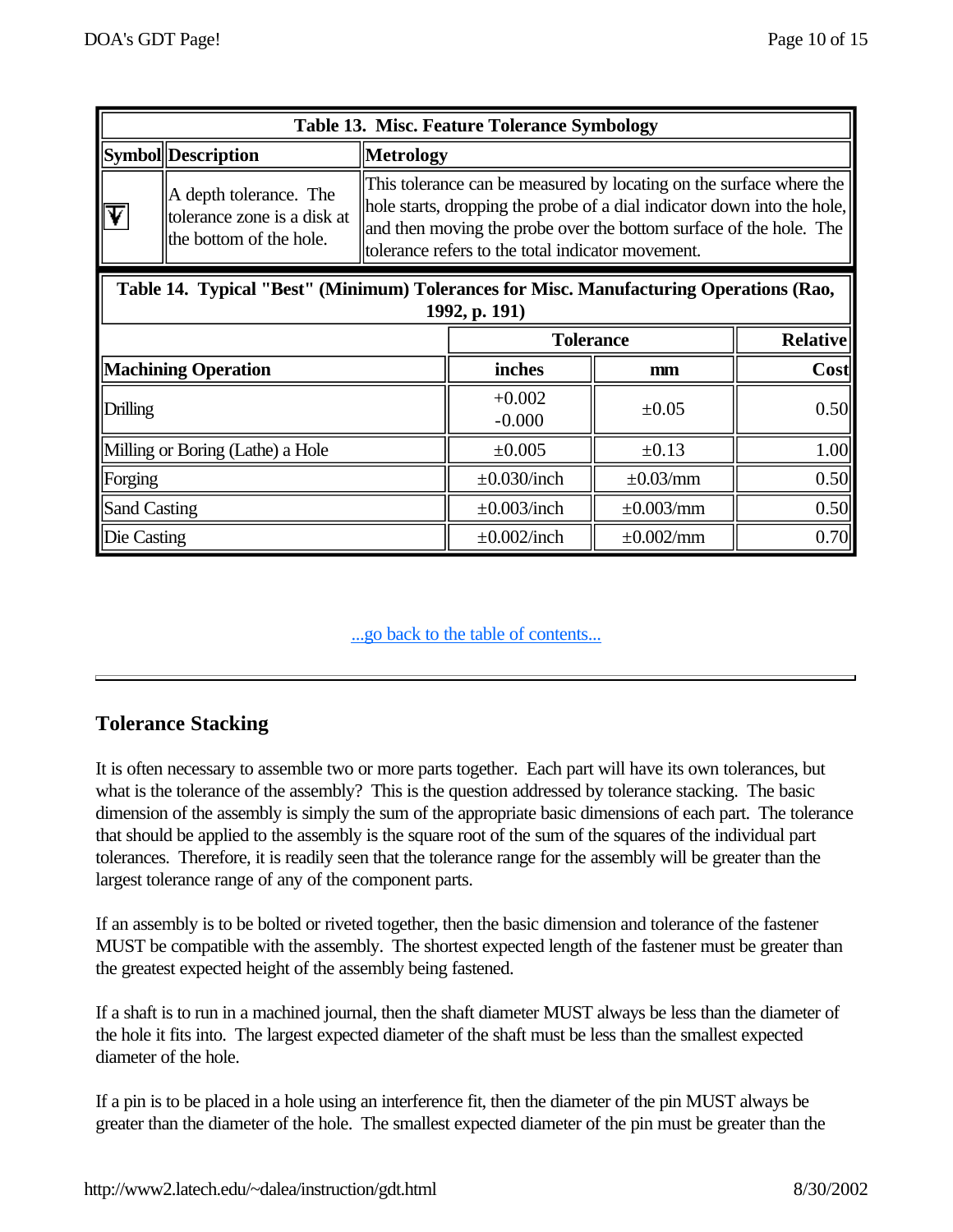largest expected diameter of the hole.

#### ...go back to the table of contents...

## **General Guidelines**

ALWAYS put a note on each shop drawing stating the unit of linear measure (i.e. inches or cm).

Try to reference features with respect to a minimum number of common machined reference surfaces on the part.

Total distance from the datum to the feature is preferred to incremental distances from feature to feature.

"Tight" tolerances tend to increase the manufacturing cost and time, while tolerances that are greater than customary for a particular machining operation tend to confuse machine operators and increase part variability.

#### ...go back to the table of contents...

#### **Glossary**

**Allowance** -- the minimum clearance (or maximum interference) between two mating parts.

**Base-line Dimensioning** -- the use of a common set of datums for dimensions. (Preferred!)

**Basic Dimension** --The exact theoretical (nominal) dimension without tolerances applied. This is the dimension portion of a traditional dimension entry.

**Bilateral Tolerance** -- A tolerance specification that includes + and - values (two sided). The values DO NOT need to be identical. Examples:  $\pm 0.005$ , +0.005 -0.001.

**Bolt Circle** -- a circular center line on which two or more bolt hole centers are located.

**Bore** -- enlarge a hole diameter using a boring bar. Can be held to close tolerances.

**Boss** -- a raised cylindrical projection (pad) which provides extra material around a hole in a casting or forging.

**Broach** -- produce a noncylindrical hole from a cylindrical starter hole by pulling a linear cutting tool through the hole in a reciprocating motion.

**Burnish**-- to polish a metal surface by rolling or sliding a tool over the surface under pressure.

**Callout** -- A specific note on a blueprint stating dimensions, tolerances, geometric controls, or feature specifications.

**Center Plane** -- A reference plane that passes through a center line.

**Chain Dimensioning** -- Successive dimensions that run from one feature to another rather than originating at a common datum. Tolerances accumulate! (Usually NOT desirable!)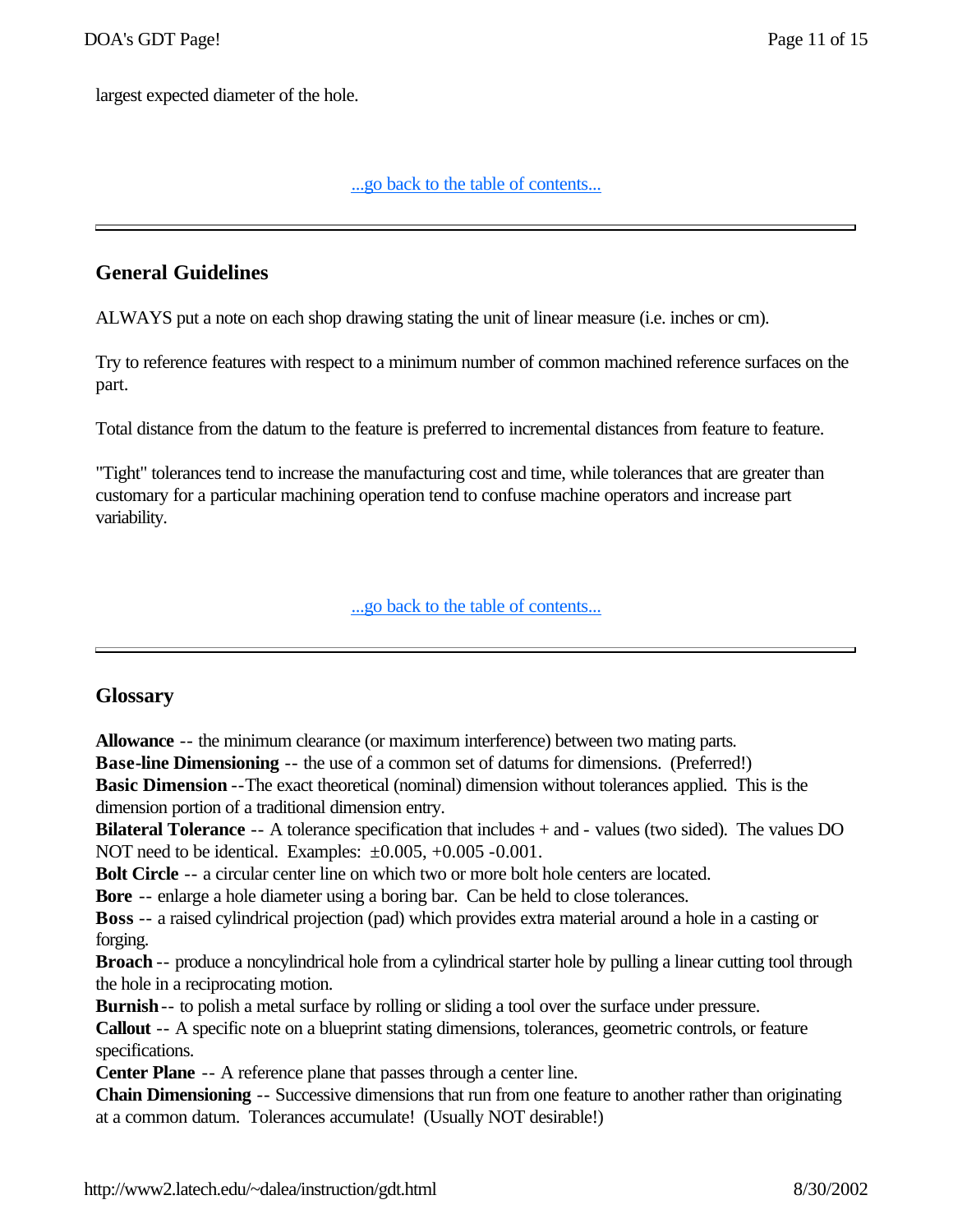**Chamfer** -- cutting off the exterior or interior edge between two perpendicular surfaces at an angle. A chamfer dimension is an offset distance, not the length of the chamfer surface.

**Circular Runout** -- a measure of out-of-roundness of a circular feature.

**Clearance** -- the maximum intentional difference between mating parts.

**Clearance Hole** -- A hole just slightly larger in diameter than the bolt that goes through it.

**Collar** -- A projecting ring around a shaft.

**Concentric Circles** -- circles of different radii with a common center point.

**Counterbore** -- a cylindrical hole bored concentrically in a hole of smaller diameter. The counterbore has a flat bottom and is usually used to submerge a bolt head into a surface.

**Countersink** -- A conical hole bored concentrically in a hole of smaller diameter. The countersink is usually used to submerge a conical screw head into a surface.

**Datum** -- A point, line, plane, or reference surface used as a reference for the position and orientation of other features.

**Datum Feature** -- Any feature on a part used to locate other features.

**Datum Identification Symbol** -- A rectangular box associated with a datum with a dash letter dash identifier in it (i.e.  $\left| \frac{\cdot A}{\cdot B} \right|$ ).

**Datum Line** -- A reference line on a part used to locate other features.

**Datum Plane** -- A plane defined by features on a part used to locate other features.

**Datum Surface** -- A surface, usually flat, used to locate other features on the part.

**Datum Target Symbol** -- A circle with a horizontal bisecting line dr

**Fillet** -- an interior rounded surface that connects two intersecting surfaces. A fillet eliminates a sharp intersection. Usually used in castings or forgings.

Fin -- A thin projecting edge on cast or molded parts.

**Finish Marks** -- symbols on the edge view of surfaces to be machines. Usually used in drawings of castings or forgings.

**Flange** -- A rim or collar on an object to hold it in place.

**Form Tolerance** -- a tolerance that controls the form of a geometric shape.

Full Indicator Movement (FIM) -- The fill movement range of a measurement instrument, such as a dial indicator, over the line, curve or surface to be measured. It means the same as TIM, TIR or FIR.

**Full Indicator Reading (FIR)** -- The fill movement range of a measurement instrument, such as a dial indicator, over the line, curve or surface to be measured. It means the same as TIM, TIR or FIM.

**Gauge** -- the thickness of sheet metal or the diameter of wire by a number rather than by dimension.

**Geometric Tolerance** -- tolerances with emphasis on the actual function or relationship of part features for interchangeable parts. It includes form and locational tolerancing.

**Gusset** -- an additional piece of material used to reinforce a frame, usually at the corners. **Honing** --

**Hub** -- the central part of a wheel, gear or pulley.

**Implied Datum** -- An unspecified datum (not recommended). A feature control frame with no datum specified.

**Kerf** -- the ragged edge left by a saw or cutting torch.

**Key** -- a metal bar or wedge used to connect a hub to a shaft. A key requires a keyway in the hub and a keyseat in the shaft.

**Keyseat** -- a groove in a shaft to hold a key.

**Keyway** -- a grove in a hub to hold a key.

**Knurl** -- a surface roughened by a rolling tool to improve hand grip.

**Lapping** -- a surface finishing method consisting of rubbing the surface with a fine abrasive.

**Least Material Condition (LMC)** -- a feature that contains the minimum amount of material (i.e.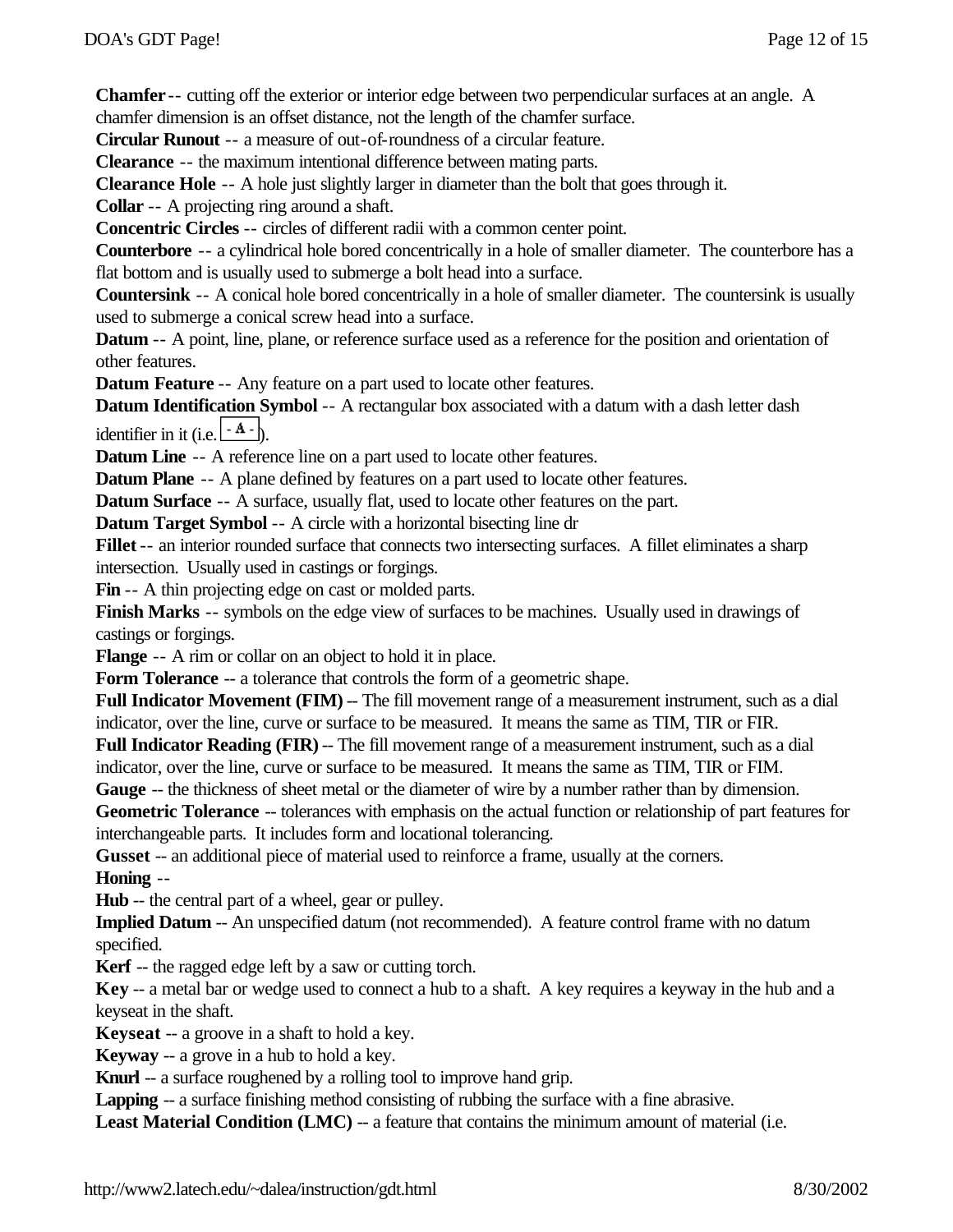maximum hole diameter & minimum shaft diameter).

**Limits** -- the maximum and minimum permissible dimensions calculated from the basic dimension and the tolerances.

**Maximum Material Condition (MMC)** -- a feature that contains the maximum amount of material (i.e. minimum hole diameter & maximum shaft diameter).

**Neck** -- A groove cut in a shaft at a change in diameter to allow the end surface of the larger diameter part to seat flush against a mating surface.

**Nominal Size** -- a size specification used for identification purposes.

**Orthographic Projection** -- a 3-D, corner view of a part without perspective.

**Pad** -- A raised projection on a casting used to provide extra metal around a hole. It is like a Boss, but it is not necessarily cylindrical.

**Parallel Lines** -- lines that never intersect.

**Pattern** -- a particular arrangement of features on a part.

**Perpendicular Lines** -- lines that intersect at right angles.

**Polishing** -- a surface finishing method consisting of rubbing the surface with a very fine abrasive.

**Positional Tolerancing --** the allowable variation on the position of a feature.

**Profile View --** the view that most clearly shows the shape of the part.

**Projected Tolerance Zone** -- A tolerance that is projected away from the part in a feature. This is used to insure that mating parts fit together. The symbol is a circle with the letter P inside.

**Radius** -- the distance from the center of a circular arc to the circumference.  $(= 2 \times$  diameter)

**Ream** -- to enlarge a hole slightly using a rotating tool.

**Reference Dimension** -- an informational dimension that does not have tolerances applied.

**Regardless of Feature Size (RFS)** -- a position or form tolerance that must be met regardless of the size tolerance of a feature. This is the preferred modifier for statistical process control, since it is the easiest to check and verify.

**Relief** -- a surface set slightly lower than another surface usually for clearance.

**Rib** -- A thin, flat feature extending beyond a surface used as a support or brace for the surface.

**Round** -- a rounded external edge between two surfaces. Like a fillet, but on an external edge.

**Section** -- a cross-sectional view.

**Shim** -- a thin piece of material placed between two mating parts to adjust the fit or positioning.

**Shoulder** -- a step change in the diameter of a shaft. The shoulder is perpendicular to the shaft axis.

**Spline** -- a raised area on a shaft designed to mate with a grove in a hub.

**Spot Face** -- to machine a smooth round spot on a rough surface, usually around a hole, to give a good seat for a bolt head or nut.

**Stud** -- a cylindrical piece of metal threaded on both ends.

**Surface Roughness** -- a measure of roughness of a surface (microinches or micrometers).

**Tabular Dimensioning** -- letters are substituted for dimensions and a table of dimensions and tolerances is keyed to the letters. This is usually used when several similar parts are specified on the same drawing.

**Tap** -- a toll for cutting standard threads in a hole.

**Taper** -- a conical shape given to a shaft or hole usually used for removable mating surfaces.

**Tolerance** -- the allowable variation in a dimension.

**Total Indicator Movement (TIM)** -- The fill movement range of a measurement instrument, such as a dial indicator, over the line, curve or surface to be measured. It means the same as TIR, FIM, or FIR.

**Total Indicator Reading (TIR)** -- The fill movement range of a measurement instrument, such as a dial

indicator, over the line, curve or surface to be measured. It means the same as TIM, FIM, or FIR.

**Total Runout** -- a measure of out-of-roundness and axis misalignment of a cylindrical feature.

**Undercut** -- a grove cut on the inside of another cut.

**Unilateral Tolerance** -- A tolerance specification that includes only nonzero + or - values (one sided). For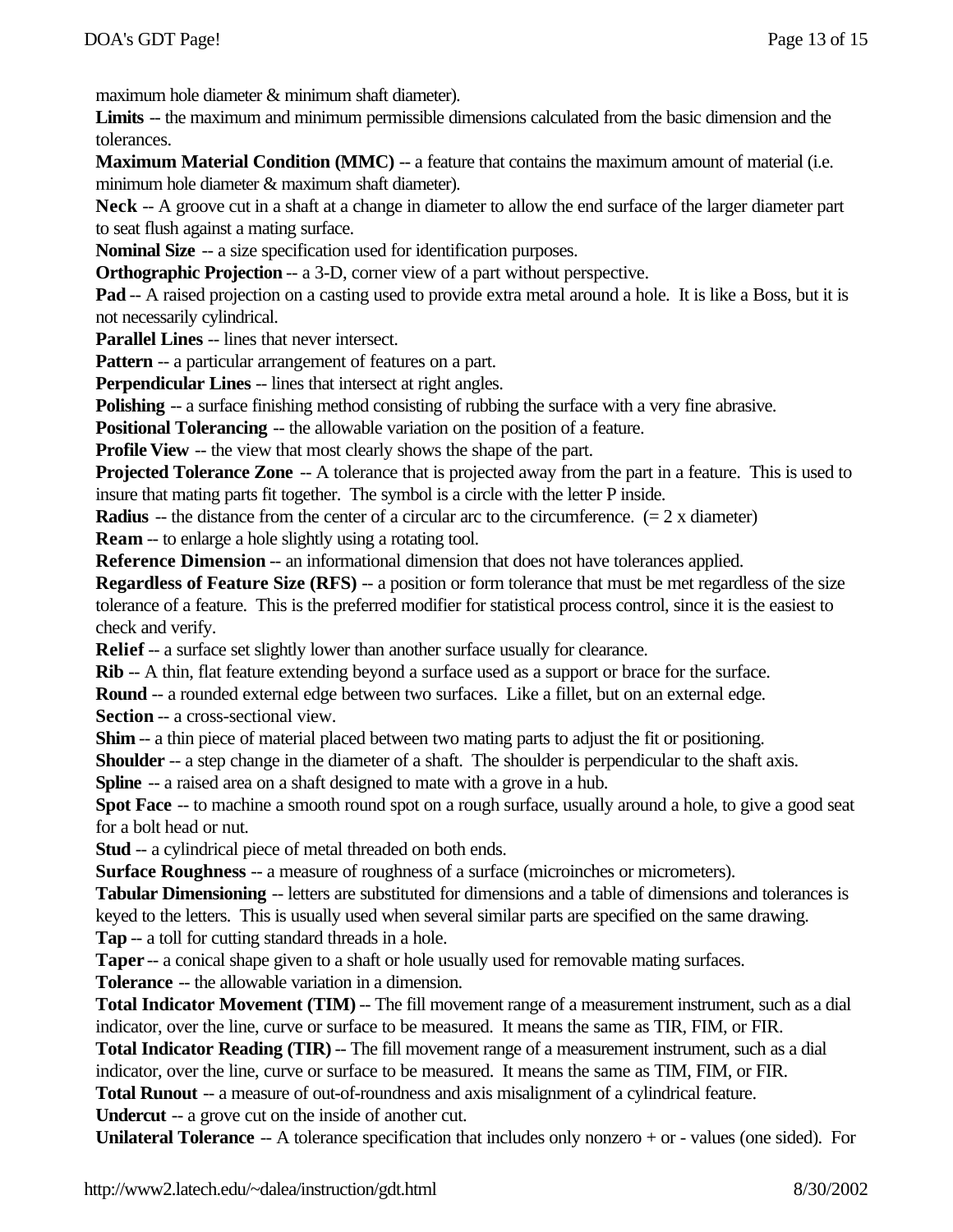example +0.005 -0.000 or +0.000 -0.001. **Web** -- a section of thin surface connecting other features of a part

...go back to the table of contents...

## **References**

Anonymous, 1994, **Dimensioning and Tolerancing**, ANSI Y14.5M-1994, ASME International, New York.

Bowker, A. H. and G. J. Lieberman, 1972, **Engineering Statistics**, 2nd. ed., Prentice-Hall, Elglewood Cliffs, NJ. (ISBN 0-13-279455-1, LOC TA153.B67)

Hammer, Warren, 1989, **Blueprint Reading Basics**, Industrial Press, New York. (ISBN 0-8311-1186- 0, LOC T379.H34)

Meadows, James D., 1995, **Geometric Dimensioning and Tolerancing**, Marcel Dekker, New York. (ISBN 0-8247-9309-9, LOC TS172.M43)

Puncochar, Daniel E., 1990, **Interpretation of Geometric Dimensioning and Tolerancing**, Industrial Press, Inc., New York. (ISBN 0-8311-3010-5, LOC T357.P96)

Rao, S. S., 1992, **Reliability Based Design**, McGraw-Hill, New York (ISBN 0-07-051192-6, LOC TA169.R37)

Wilson, Bruce A., 1995, **Dimensioning and Tolerancing Handbook**, Genium Publishing, Schenectady, NY. (ISBN 0-931690-80-3)

...go back to the table of contents...

**Links to Related Articles:**

Engineering Design, PDS, PRP,

...go back to the table of contents...



(This article was last updated 16 February 2000 by Dale O. Anderson. Ph.D.)